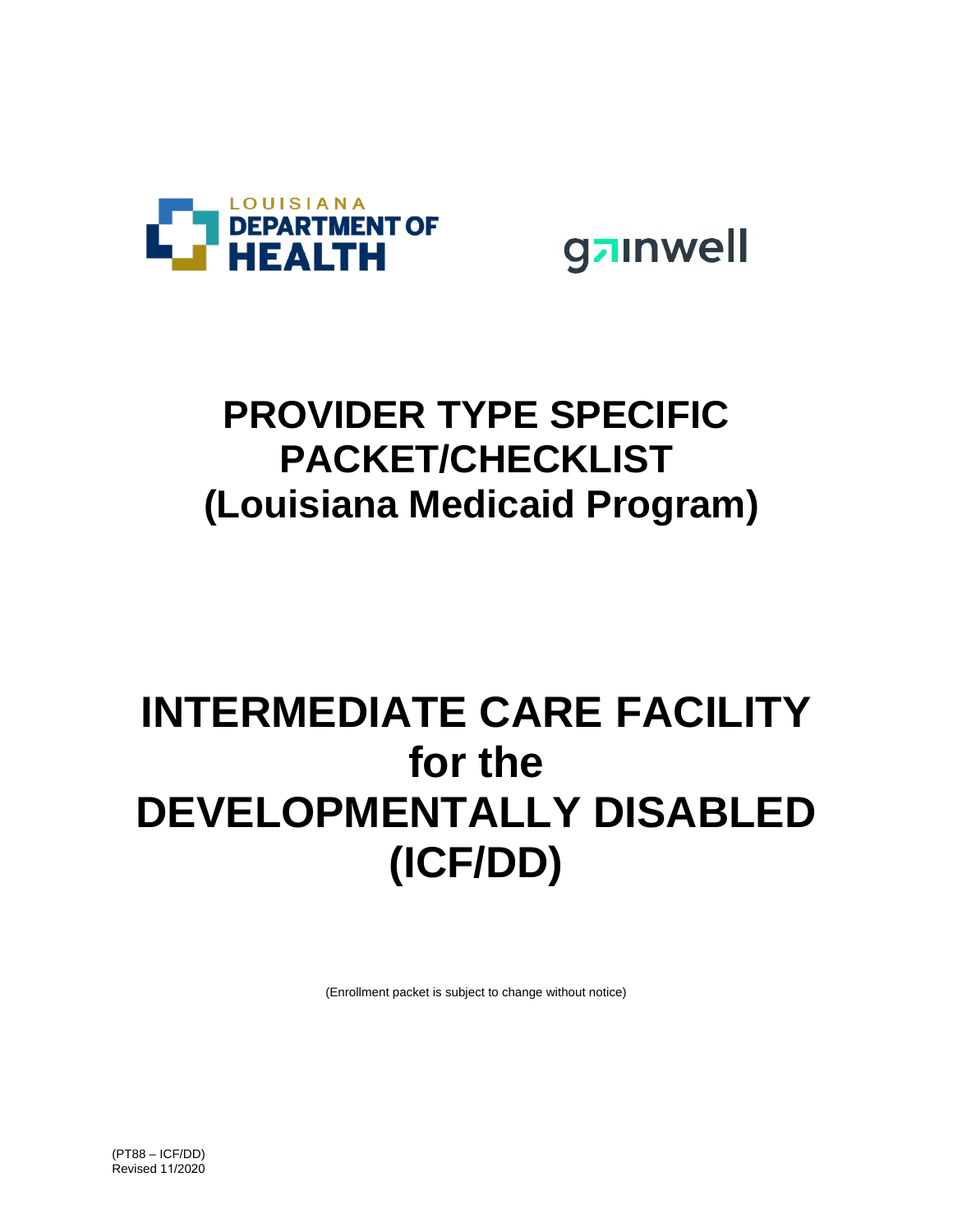## GENERAL INFORMATION FOR THE ICF/DD PROVIDER TYPE

Provider Enrollment works on a three-week turnaround time frame. If enrollment requirements are not met, the entire application will be returned for correction. Resubmission of the enrollment packet is subject to an additional three-week turnaround period.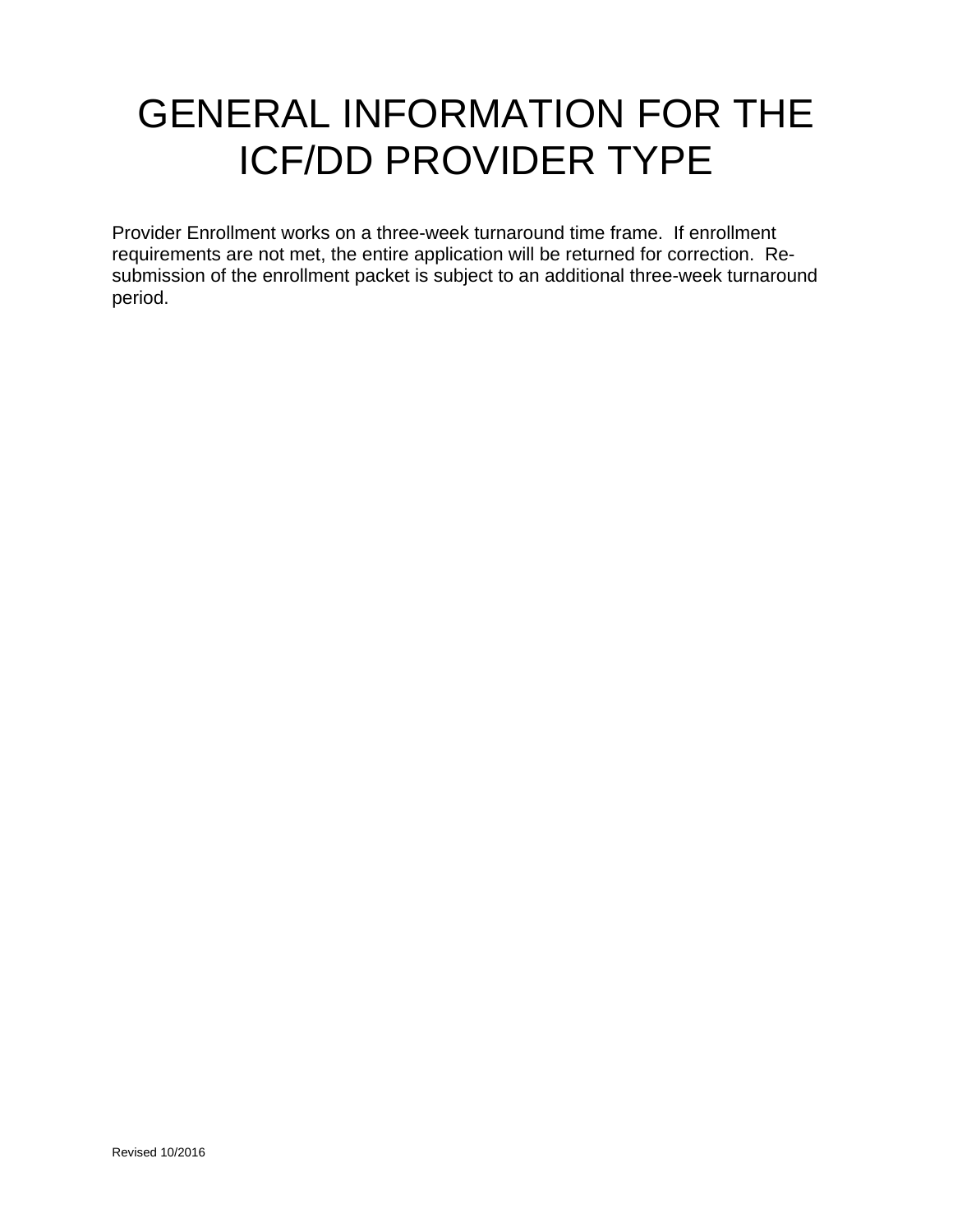### **ICF for the Developmentally Disabled Provider Type CHECKLIST OF FORMS TO BE SUBMITTED**

The following checklist shows all documents that must be submitted to the Gainwell Provider Enrollment Unit in order to enroll in the Louisiana Medicaid Program as an ICF/DD Facility:

| Completed | <b>Document Name</b>                                                                                                                                                                                                                                    |
|-----------|---------------------------------------------------------------------------------------------------------------------------------------------------------------------------------------------------------------------------------------------------------|
| $\star$   | 1. Completed Entity/Business Louisiana Medicaid PE-50 Provider Enrollment Form.                                                                                                                                                                         |
| $\star$   | Completed PE-50 Addendum - Provider Agreement Form (two pages).<br>2.                                                                                                                                                                                   |
| $\star$   | 3. Completed Medicaid Direct Deposit (EFT) Authorization Agreement Form.                                                                                                                                                                                |
| $\star$   | 4. Louisiana Medicaid Ownership Disclosure Information Forms for Entity/Business.                                                                                                                                                                       |
| $\star$   | 5. (If submitting claims electronically) Completed Provider's Election to Employ Electronic<br>Data Interchange of Claims for Processing in the Louisiana Medical Assistance Program (EDI<br>Contract) Form and Power of Attorney Form (if applicable). |
|           | 6. Copy of voided check or letter from the bank on bank letterhead verifying the account and<br>routing number for the account to which you wish to have your funds electronically deposited<br>(deposit slips are not accepted).                       |
|           | 7. Copy of a pre-printed document received from the IRS showing both the employer<br>identification number (EIN) and the official name as recorded on IRS records (W-9 forms are<br>not accepted).                                                      |
|           | 8. Copy of ICF/DD license issued by Health Standards.                                                                                                                                                                                                   |
| **        | 9. Completed Provider Agreement.                                                                                                                                                                                                                        |
|           | 10. To report "Specialty" for this provider type on Section A of the PE-50, please use Code 86<br>(Hospitals and Nursing Homes).                                                                                                                        |

\* These forms are available in the **Basic Enrollment Packet for Entities/Businesses**.

\*\*

Forms included here.

*PLEASE USE THIS CHECKLIST TO ENSURE THAT ALL REQUIRED ITEMS ARE SUBMITTED WITH YOUR APPLICATION FOR ENROLLMENT.* 

*ATTACHED FORMS MUST BE SUBMITTED AS ORIGINALS WITH ORIGINAL SIGNATURES (NO STAMPED SIGNATURES OR INITIALS)*

Please submit all required documentation to:

**Gainwell Provider Enrollment Unit PO Box 80159 Baton Rouge, LA 70898-0159** 

Revised 10/2016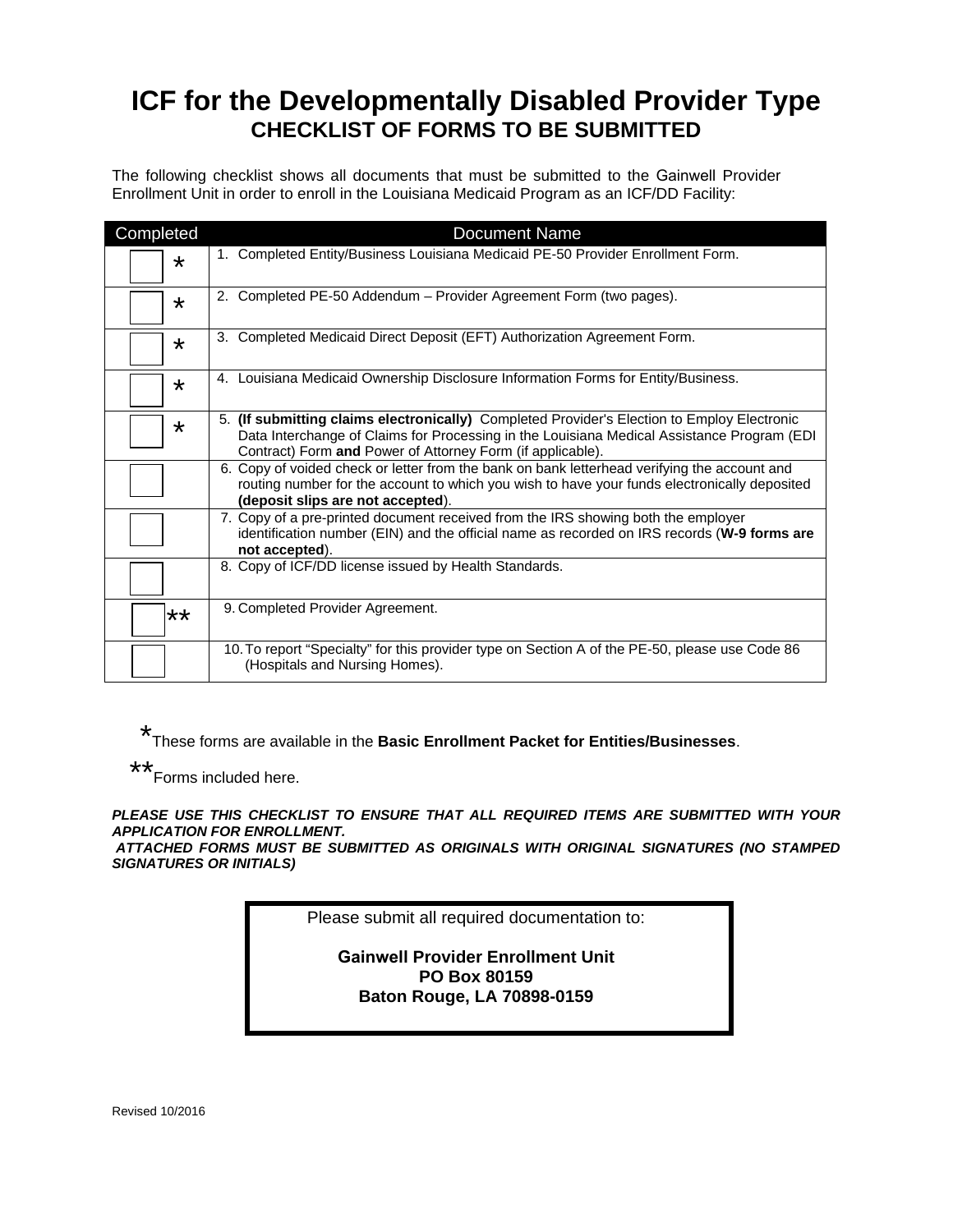### **Provider Agreement BETWEEN INTERMEDIATE CARE FACILITY FOR THE HANDICAPPED AND LOUISIANA DEPARTMENT OF HEALTH AND HOSPITALS**

\_\_\_\_\_\_\_\_\_\_\_\_\_\_\_\_\_\_\_\_\_\_\_\_\_\_\_\_\_\_\_\_\_\_\_\_\_\_\_\_\_\_\_\_\_\_\_\_\_\_\_, hereinafter referred to as the facility, represented by

\_\_\_\_\_\_\_\_\_\_\_\_\_\_\_\_\_\_\_\_\_\_\_\_\_\_\_\_\_\_\_\_\_, owner or legal agent, and \_\_\_\_\_\_\_\_\_\_\_\_\_\_\_\_\_\_\_\_\_\_\_\_\_\_\_\_\_\_\_\_\_\_,

Administrator, and the Louisiana Department of Health and Hospitals (hereinafter referred to as DHH), hereby enter into the following agreement with respect to the provision of intermediate care services in an institution for individuals with developmental disabilities and payment therefore under the Title XIX Medical Assistance Program.

The facility agrees:

- 1 That the primary purpose of the institution (or distinct segment thereof) is the provision of habilitation services to individuals who have developmental disabilities and who are admitted in accordance with the facility's admission policies
- 2 That it shall be certified by the Division of Licensing and Certification as meeting health and safety standards contained in 42 CFR 442 400 through 442 516 which pertain to residential treatment facilities for individuals with developmental disabilities
- 3 That all residents referred for payment for intermediate care services require and are receiving active treatment as substantiated by initial medical, social, and psychological evaluations (and psychiatric evaluations as appropriate) and periodic re-evaluation
- 4 When a Medical Assistance recipient applies for admission to the facility to immediately submit a Form 148, Title XIX Long Term Care Facility Notification of Admission or Change, to the parish Office of Family Support
- 5 To notify the Division of Licensing and Certification and the Office of the Secretary (long Term Care Unit) in writing of a request for a change in facility classification, and to notify these offices two weeks in advance of change in administrators or other changes which would affect this agreement
- 6 To allow each recipient free choice of physician and pharmacy when these services are not provided by the facility within the Title XIX rate
- 7 To chart all medications provided to the recipient
- 8 To enter all medications for Medical Assistance recipients on the Physician's observation and orders form in the recipient's chart. If an order for medication is received orally, a responsible person shall enter and initial the verbal order for medication on the recipient's observation and orders form. All orders for medication shall be signed by the physician within forty-eight hours and his signature dated
- 9 To maintain adequate records which fully itemize all charges made to a recipient or third party and to make these records available for review immediately when requested by the Agency
- 10 Not to require that any part of the personal funds received by the recipient be paid as part of the facility fee. And not to require that any part of the recipient's income established by the Agency as needed for personal care be paid for the facility services
- 11 Not to solicit or accept funds to apply toward the charge for care and services of individual recipients from relatives, friends or charitable groups for payment in excess of the maximum participation rate for the facility
- 12 Not to require that a recipient have a sitter or bill the family for such services
- 13 To maintain, for those recipients desiring to keep personal funds on deposit at the facility, a personal account, with itemization of all deposits and disbursement, and to make the itemized account available to the Agency, the recipient, or a responsible relative upon request; and upon change of ownership of the facility, to provide to the new owner an itemized statement of each recipient's personal funds, such statement to be signed by the old and new owners